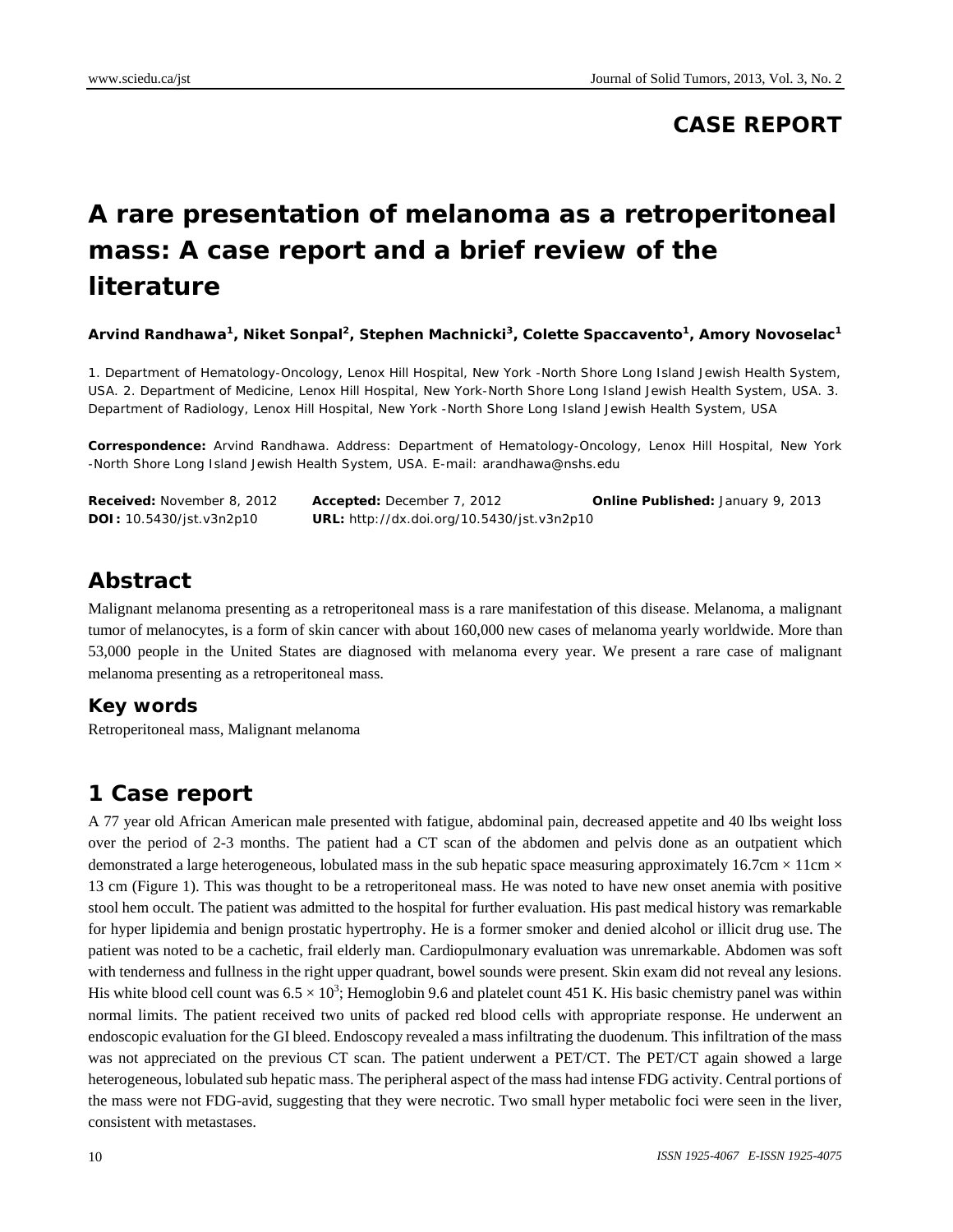



**Figure 1.** CT scan abdomen/pelvis Axial and coronal images from a CT scan show a large heterogeneous mass in the right upper quadrant. The mass has areas of low density that likely represent necrosis. The mass is contiguous with the inferior aspect of the liver, the duodenum, the right adrenal gland, and the pancreatic head.

The patient underwent CT guided fine needle aspiration of the mass. The cytology from the aspiration was consistent with metastatic malignant melanoma. Immuno histochemical stains performed on the cell block demonstrated positive staining for vimentin, HMB45, melan-A and focally for S100 (Figure 2 and Figure 3). An extensive skin exam was performed and no skin lesions were identified. The patient denied any history of skin lesions being excised in the past or any family history of melanoma. The patient was not a candidate for aggressive therapy due to poor and declining performance status.



**Figure 2.** H&E stains: Cohesive groups of large cells with pleomorphic nucleoli and pigmented cells.



stains: shows negativity for pan keratin but positivity for HMB45 and Melan A.

Immunohistochemical

**Figure 3.**

#### **Pan Keratin**

HMB45

Melan-A

## **2 Discussion**

*Published by Sciedu Press* 11 Melanoma is known to have varied presentations and can present in any organ, but a retroperitoneal presentation is unusual as evidenced by a few reports in the literature. Melanoma is a neoplastic disorder produced by malignant transformation of the normal melanocyte. Melanocytes are cells responsible for the production of the pigment melanin.